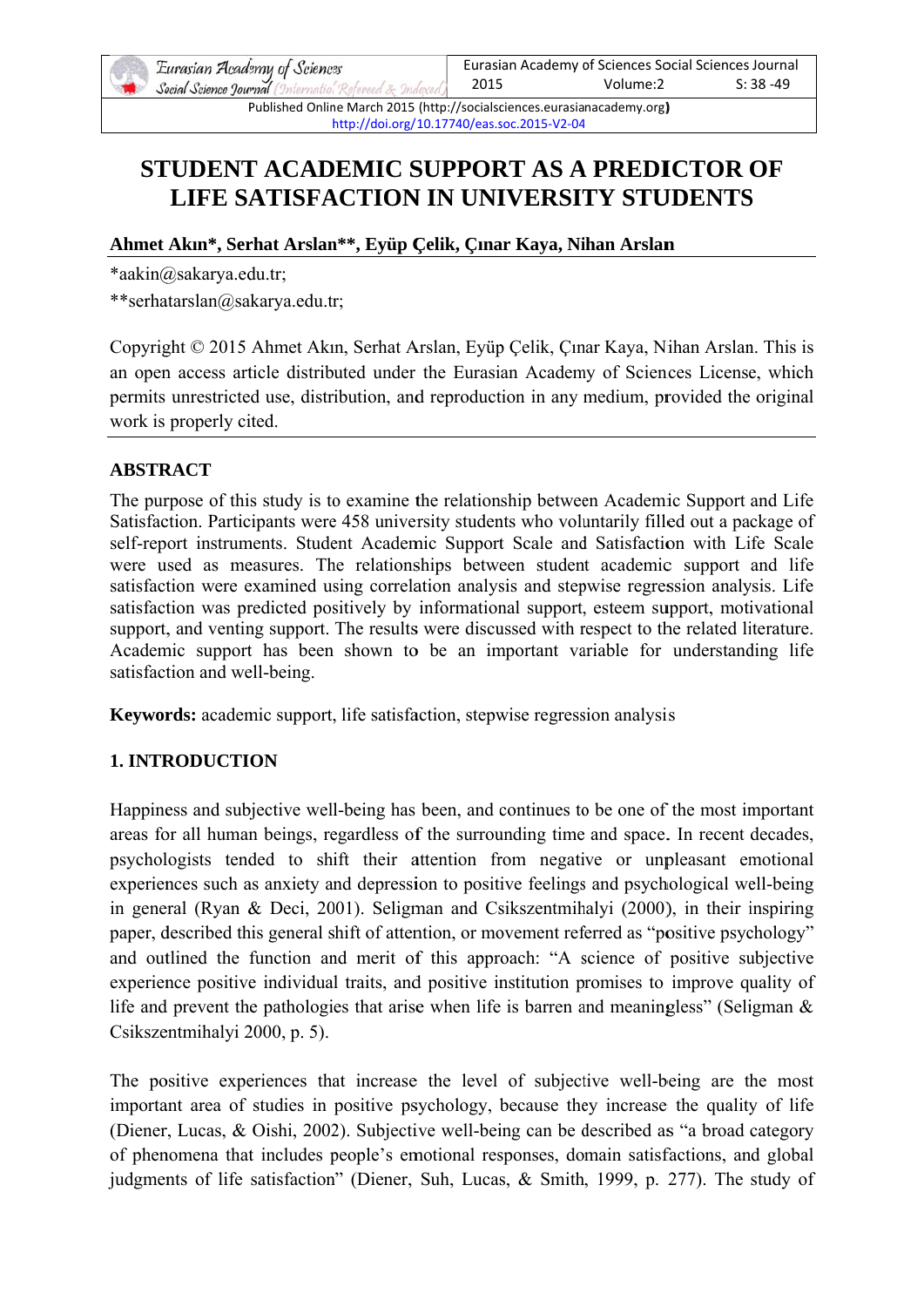happiness had a long history and popularity in philosophical tradition and subjective wellbeing had been studied in psychology extensively (Ryan & Deci, 2001); and recently the constructs of happiness and life satisfaction have been studied within frameworks of various disciplines (Lim  $&$  Putman, 2010).

Subjective well-being is usually conceptualized as consisting of two distinctive domains. The first one encompasses two clusters of affective and emotional experiences; the presence of positive affect like the pleasant feelings and moods such as joy and pride, and the absence of negative affect which denotes bothersome emotions such as sadness, guilt and anger. (Diener, 2000; Diener, Suh, Lucas, & Smith, 1999). Life satisfaction is the second domain and encompasses the cognitive experiences that constitute subjective well-being (Andrews  $\&$ Withey, 1976). The affective and emotional subdomain of subjective well-being is a pleasurebased general evaluation of one's life, which is primarily grounded on emotions and feelings. The cognitive compound, labeled as life satisfaction, is an information-based evaluation of the worth of one's life and the judgment on the extent to which their life circumstances fulfill their expectations (Pavot & Diener, 1993). When the person reports being satisfied with life, s/he is most likely compares his/her perceived life circumstances with a set of self-imposed standards, and is satisfied with the degree that these conditions match those standards (Pavot & Diener, 1993). Thus, the opinion of satisfaction is contingent upon a comparison of one's circumstances with the desired standards (Diener, Emmons, Larsen, & Griffin, 1985).

The satisfaction on perceived quality of life is regarded as an important area of study in positive psychology (Keyes, Shmotkin, & Ryff, 2002); and has received increasing attention as an indicator of optimal functioning (Suldo & Huebner, 2006). It is obviously one of the main quests of mankind and involves the full range of human functioning. Life satisfaction is also defined as "a global assessment of a person's quality of life according to his/her chosen criteria" (Shin & Johnson, 1978, p. 478) and one's general evaluation of some aspects of the quality of his/her life, such as family, school, friendships etc. according to his/her thoughts, how far a person reaches the standards he has set (Diener et. al., 1985). In the context of the present study, life satisfaction will be considered as an index of overall functioning and wellbeing of students as an outcome variable.

### **Student Academic Support**

Peer support which is traditionally defined as academic support from peers usually taking place within the context of courses, one-to-one studying or preparation for exams, has become quite important in the current educational research (Keup & Mullins, 2010). These skillsbased approaches are quite inadequate to meet the changing requirements of students (Clark-Unite, 2007). However, peer academic support is very important for the students especially in terms of academic skill development, career development, development of efficacy feeling as well as communication skill development and establishing bilateral relationships (Smuts, 1996). Maxvell (2001) in his study, defines academic peer support as "socializing the education". Social support is experienced by the individuals in the social context of people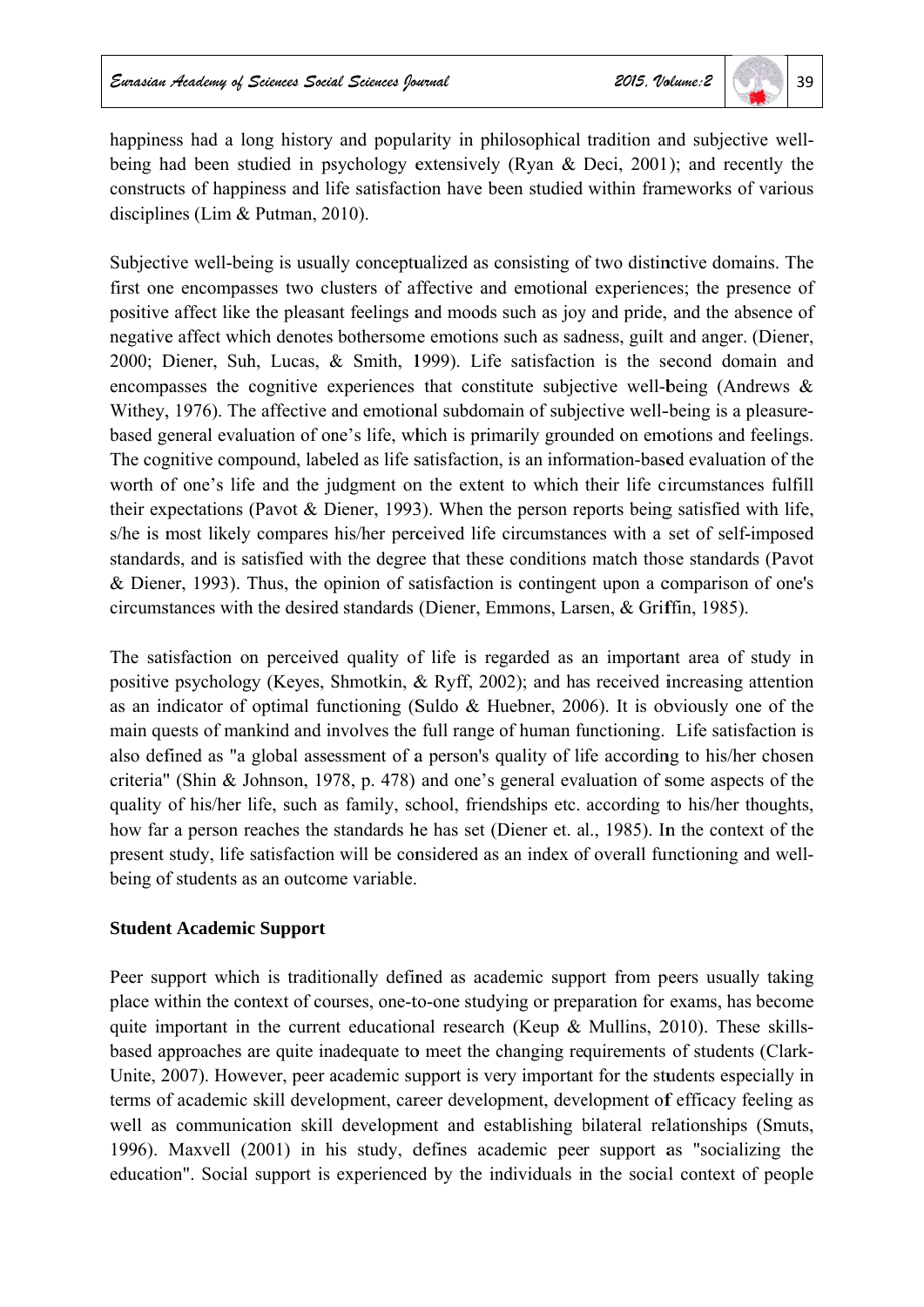

who receive help, those who offer help or potential helpers. Peer academic support includes the assistance interaction of students to each other in academic issues (Kenny & Rice, 1995; Lafreniere & Ledgerwood, 1997; Shaver & Buhrmester, 1985).

Lack of social support for the student motivates the student to seek academic support from other students. However, there is little information on the process how academic student support and peer support occur (Chen, 2005; DeBerard, Spielmans, & Julka, 2004; Tinto, 1997, 2005). Peer academic support includes the solution of academic problems faced by students (e.g., answering of questions about papers, studying together, sharing studying habits, helping with academic difficulties) and academic encouragement (support for reducing exam stress, academically motivating for courses) (Mazer & Thompson, 2011; Thompson, 2008; Thompson & Mazer, 2009). Informal peer support in undergraduate level has an important place in terms of the academic support system and academic efficacy levels of students (Braithwaite, Bride, & Schrodt, 2003; Jones, 2008; Kong, 2009; Mortenson, 2006).

Thompson (2008) stated that methods of communication with each other and academic peer support are quite important for the academic success of students. Academic peer support is effective in the formation of new academic expectations and on the academic support system internalized by the individual (Alfaro, Umana, & Bamaca, 2006; DeBerard et al., 2004; Kenny & Rice, 1995; Lafreniere & Ledgerwood, 1997; Thompson, 2008; Tinto, 2005). In this context, informal academic peer support has a quite important place in the academic success of students (Giddan, 1988; Mpofu, 2003; Penn-Edwards & Donnison, 2011). Tinto (1997) concluded that social and academic success levels of students are positively related to their academic and social communication methods. Peer academic support is crucial for the education programs achieve their goals. In addition, peer support may have a positive effect on new learning gains of the students.

McKeachie, Pintrich, Lin and Smith (1986) emphasizes that "the answer of the best teaching method is education aims, student, content and teacher. But another answer as an alternative is academic peer support". Many researchers studied the effect of social support on academic success (De Berard, Spielman, & Julka, 2004; Forman, 1988; Kloomok & Cosden, 1994; Malecki & Demaray, 2002). It was concluded that social academic support is related with cognitive, emotional and behavioral factors on the students. In addition, academic peer support has a positive effect on students with learning difficulties and low academic success (Rothman & Cosden, 1995; Wenz-Gross & Siperstein, 1997). In studies on university students, it was found that peer support has a positive effect on academic success (Elliott, 2007; Mazer & Thompson, 2011; Thompson, 2008; Thompson & Mazer, 2009). These supportive interactions among university students have a developmental effect on social support and peer relations. Thompson (2008) examined the academic support process thoroughly in terms of students and presented the factors which affect academic support processes of university students.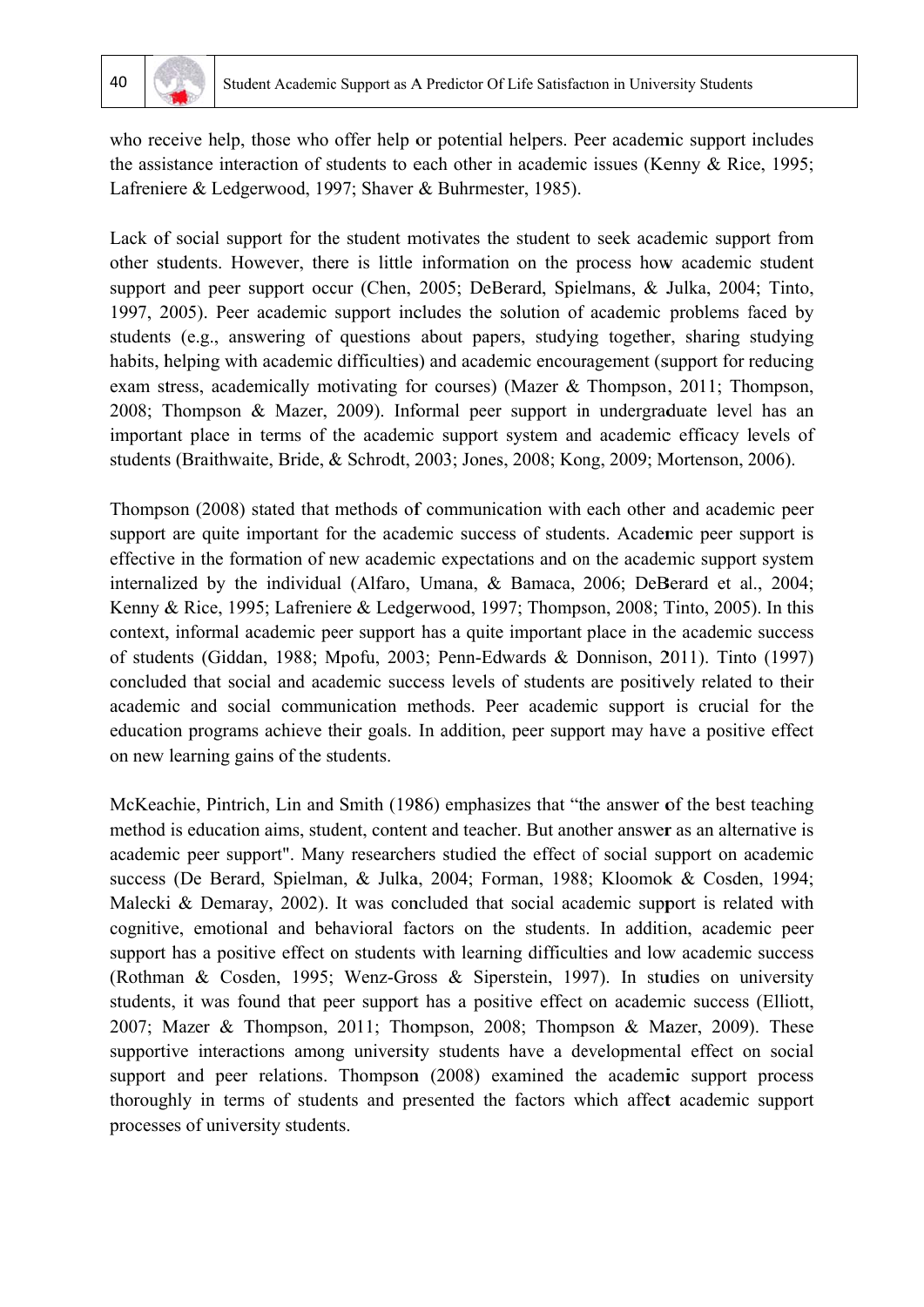# 41

#### **Research Focus and Problems of Research**

Few studies have connected life satisfaction with school characteristics (Valois, Zullig, Huebner, & Drane, 2009) and, to our knowledge, no research has been conducted investigating life satisfaction's relationship to academic support. Thus, the aim of the present study is to examine the relationship between student academic support and life satisfaction. In present research the life satisfaction has been considered as an outcome and student academic support as the predictor. It is hypothesized that student academic support would be associated positively with life satisfaction based on the studies on student academic support (Alfaro, Umana, & Bamaca, 2006; Chen, 2005; DeBerard, Spielmans, & Julka, 2004; Kenny & Rice, 1995; Lafreniere & Ledgerwood, 1997; Maxvell, 2001; Mazer & Thompson, 2011; Thompson, 2008; Thompson & Mazer, 2009; Thompson, 2008; Tinto, 2005) and life satisfaction (Diener, Lucas, & Oishi, 2002; Diener, Suh, Lucas, & Smith, 1999; Keves, Shmotkin, & Ryff, 2002; Lim & Putman, 2010; Pavot & Diener, 1993).

### 2. METHOD

Life satisfaction as a global indicator of well-being and happiness, is a central theme in healthy functioning of individuals. Academic support, on the other hand is a special form of social support usually taking place in educational institutions. In the present study, possible predictive relationship between the constructs of life satisfaction and academic support has been investigated in a quantitative correlational research design.

### **Participants**

Participants were 458 (245 (54%) were female and 213 (46%) were male) university students from a medium size, public university. This university is located in the city of Sakarya and attracts students mainly from cities across the Turkey. Of the participants, 131 (29%) were first-year students,  $119(26%)$  were second-year students,  $109(24%)$  were third-year students, and 99 (21%) were fourth-year students. Their ages ranged from 18 to 30 years old ( $M =$  $21.51$ , SD = 2.43) and their GPA scores ranged from 1.86 to 3.70.

#### **Instruments and Procedures**

Student Academic Support Scale (SASS). SASS developed by Mazer and Thompson (2011) consists of 15 item including sub-dimensions of information support, respect support, motivation support and relieving support has a 5-point Likert type grading (1 Never - 5 Always). A development study of the original scale was conducted on 253 individuals. Fit index values of four-dimensional model in confirmatory factor analysis applied to structure validity of the scale was found as follows:  $\gamma$ 2= 83.17, p<.01, RMSEA=.067, NNFI=.98,  $CFI = .99$ ,  $SRMR = .03$ . The internal consistency reliability coefficient is  $.94$  for information support sub-dimension, .78 for respect support sub-dimension, .81 for motivation support subdimension and .84 for relieving support sub-dimension. Under criterion-related validity, a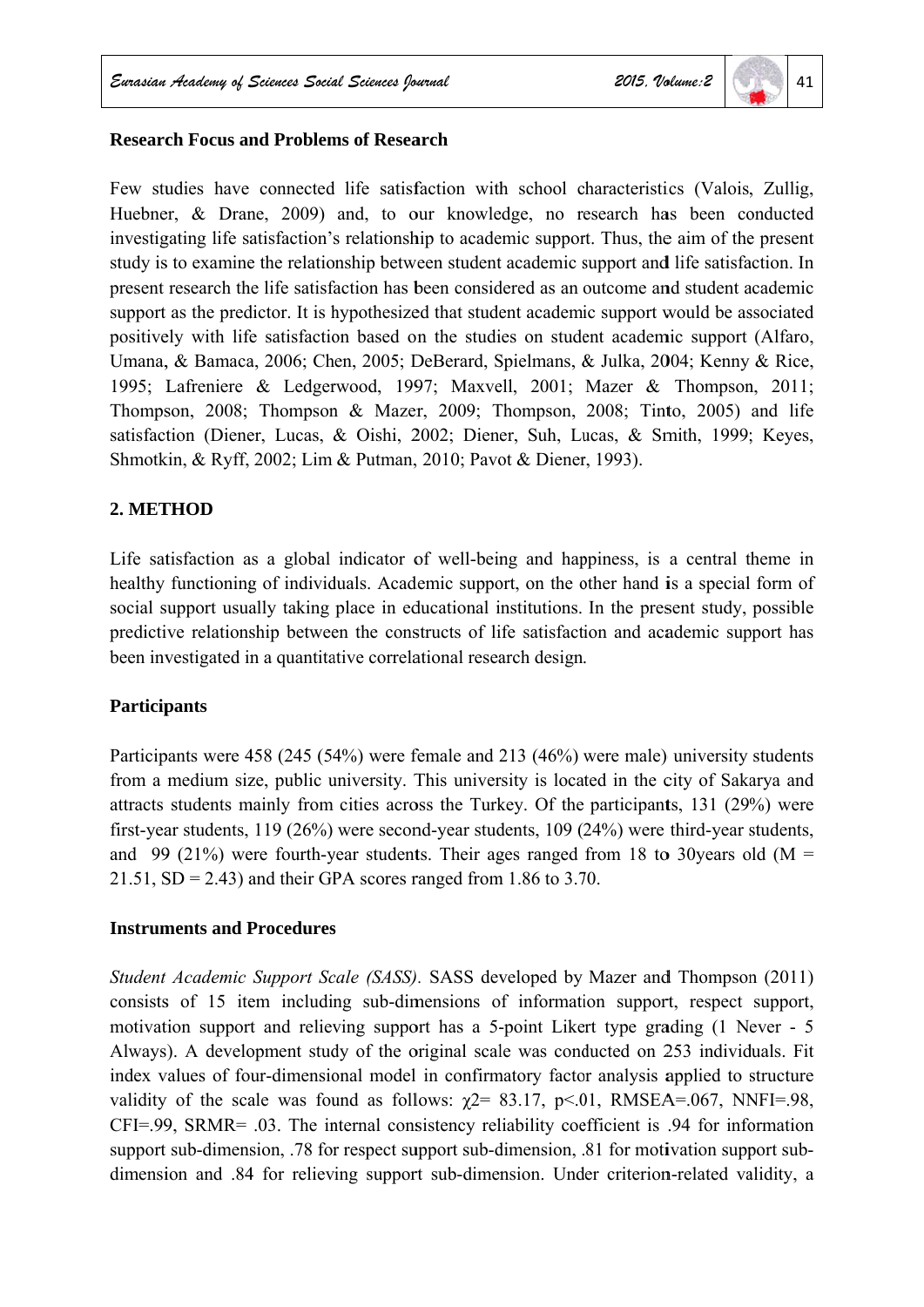

positive relationship was found with "Inventory of Social Support Behaviors"  $(r=.75, p<.01)$ and "Perceived Social Support Scale" ( $r = .44$ ,  $p < .01$ ).

The Satisfaction with Life Scale (SWLS). The SWLS developed by Diener, Emmons, Larsen, and Griffin (1985) consists of five items (e.g., In most ways my life is close to my ideal) and each item was presented at a 7-point Likert type scale ranging from  $1 =$  strongly disagree to  $7 =$ strongly agree. Turkish adaptation of this scale had been done by Durak, Senol-Durak, and Gencoz (2010). They found that internal consistency was .81 for Turkish university students. A sum of all scores yields a total score that ranges from 5 to 35; a higher score indicates a higher life satisfaction level.

The convenience sampling technique was used in the selection of participants. Convenience sampling is a non-probability sampling technique in which participants are selected because of their convenient accessibility and proximity to the researcher (Bryman, 2004). For this reason, the results of this study did not make inferences from population, which let to decrease external validity. Participants voluntarily participate and are free to fill out questionnaires without pressure. Completion of the questionnaires was anonymous and there was a guarantee of confidentiality. The instruments were administered to the students in groups in the classrooms. The measures were counterbalanced in administration. Prior to administration of measures, all participants were told about the purposes of the study.

Students voluntarily participated in research, completion of the scales was anonymous and there was a guarantee of confidentiality. The scales were administered to the students in groups in the classrooms. Prior to administration of scales, all participants were told about the purposes of the study. In this research, Pearson correlation coefficient and multiple regression analysis were utilized to determine the relationships between dimensions of test anxiety and life satisfaction.

### **Data Analysis**

Four hundred and seventy-eight students participated in the study. However, students were excluded from the study because 10 of them did not respond to the instruments as required and 10 were found to produce extreme scores. Therefore, the data obtained from 458 students were statistically analyzed. In this research, Pearson correlation coefficient and multiple regression analysis were utilized to determine the relationships between student academic support and life satisfaction. These analyses were carried out via SPSS 11.5.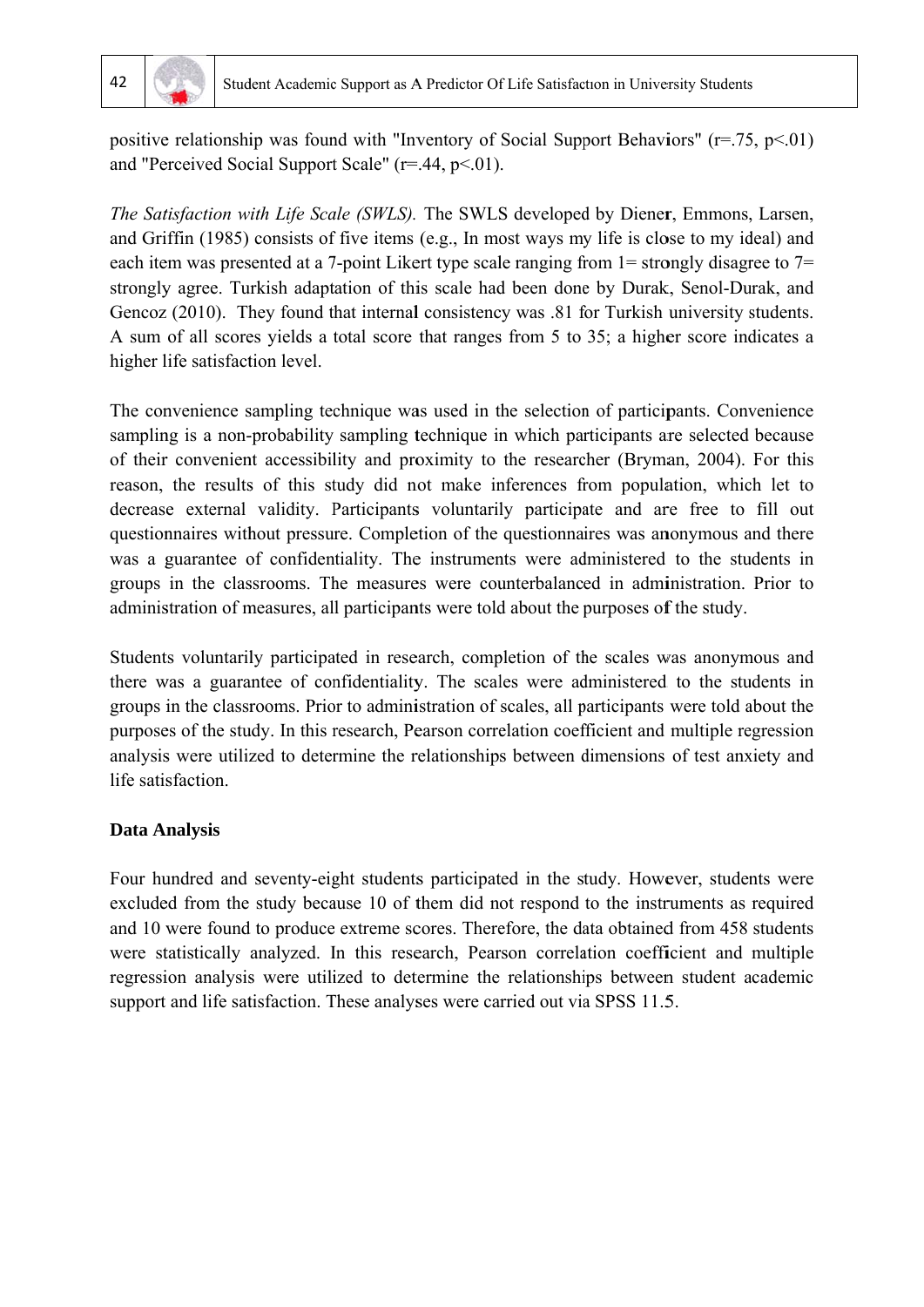# 43

## **3. RESULTS**

#### **Descriptive Data and Inter-correlations**

Table 1 shows the means, standard deviations, inter-correlations, and internal consistency coefficients of the variables used. Preliminary correlation analysis showed that informational support ( $r = .60$ ), esteem support ( $r = .53$ ), motivational support ( $r = .50$ ), and venting support  $(r=$  .47) related positively associated with life satisfaction. Independent sample t tests revealed that there were not any statistically significant gender differences in students academic support and life satisfaction.

Table 1 Descriptive Statistics and Inter-correlations of the Variables

| Variables          |                              |         | $\overline{2}$           | 3       | 4       | 5     |  |
|--------------------|------------------------------|---------|--------------------------|---------|---------|-------|--|
| 1.                 | <b>Informational Support</b> |         |                          |         |         |       |  |
| 2.                 | <b>Esteem Support</b>        | $.57**$ | $\overline{\phantom{0}}$ |         |         |       |  |
| 3.                 | <b>Motivational Support</b>  | $.56**$ | .75**                    |         |         |       |  |
| 4.                 | <b>Venting Support</b>       | $.60**$ | $.55***$                 | $.60**$ |         |       |  |
| 5.                 | Life satisfaction            | $.60**$ | $.53**$                  | $.50**$ | $.47**$ |       |  |
| Mean               |                              | 28.75   | 12.79                    | 12.63   | 8.64    | 29.49 |  |
| Standard deviation |                              | 6.2     | 2.41                     | 2.64    | 1.80    | 5.09  |  |

\*\* $p$  < .01

#### **Multiple Regression Analysis**

Before applying regression, assumptions of multiple regression were checked. The data were examined for normality by the Kolmogorov-Smirnov test. The Kolmogorov-Smirnov test indicated normality of distributions of test scores for all tests in the current study. Outliers are cases that have data values that are very different from the data values for the majority of cases in the data set. Outliers were investigated using Mahalanobis distance. A case is outlier if the probability associated with its  $D^2$  is 0.01 or less (Tabachnick & Fidell, 2001). Based on this criterion, five data were labeled as outliers and they were deleted. Multi-collinearity was checked by the variance inflation factors (VIF). All the VIF values were less than 10 (Tabachnick & Fidell, 2001), which indicated that there was no multi-collinearity.

Stepwise multiple regression analysis has applied to determine which dimensions of student academic support were the best predictors of life satisfaction. Table 2 showed the results of multiple regression analysis where the independent variables were the dimensions of between student academic support and the dependent variable was life satisfaction.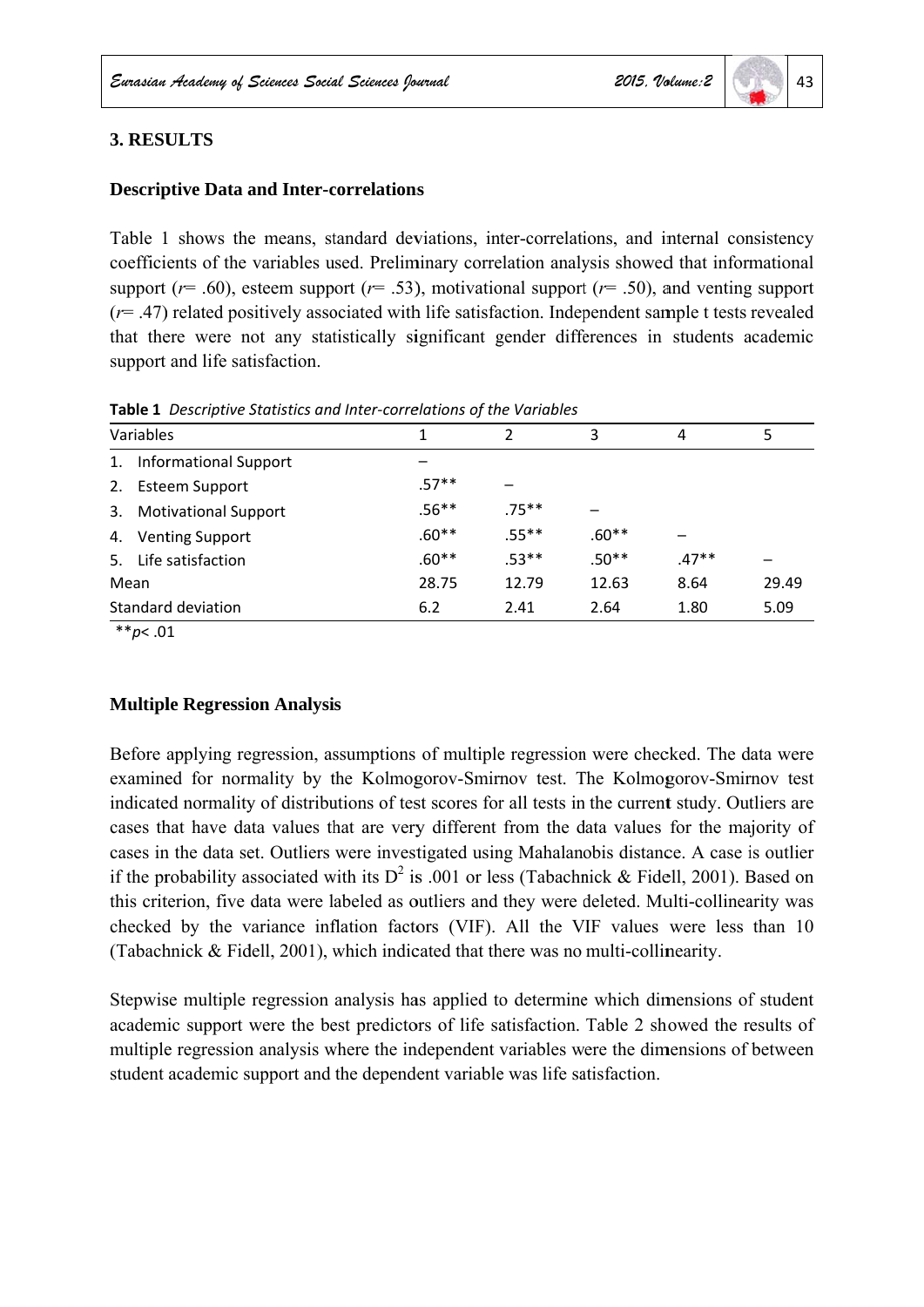| Variables             | Β    | $SE_B$ | $\pmb{\beta}$ | t      | р   | R    | $R^2$ | F      | р   |
|-----------------------|------|--------|---------------|--------|-----|------|-------|--------|-----|
| Step 1                |      |        |               |        |     |      |       |        |     |
| Informational support | .495 | .029   | .606          | 16.891 | .00 | .606 | .367  | 285.30 | .00 |
| Step 2                |      |        |               |        |     |      |       |        |     |
| Informational support | .367 | .034   | .449          | 10.783 | .00 | .648 | .420  | 44.571 | .00 |
| Esteem support        | .590 | .088   | .278          | 6.676  | .00 |      |       |        |     |
| Step 3                |      |        |               |        |     |      |       |        |     |
| Informational support | .352 | .035   | .431          | 10.053 | .00 |      | .423  | 2.850  |     |
| Esteem support        | .466 | .115   | .219          | 4.047  | .00 | .650 |       |        | .09 |
| Motivational support  | .176 | .104   | .091          | 1.688  | .09 |      |       |        |     |
| Step 4                |      |        |               |        |     |      |       |        |     |
| Informational support | .328 | .038   | .402          | 8.691  | .00 |      | .426  | 2.826  | .09 |
| Esteem support        | .450 | .115   | .212          | 3.909  | .00 | .653 |       |        |     |
| Motivational support  | .128 | .108   | .066          | 1.188  | .23 |      |       |        |     |
| Venting support       | .223 | .133   | .079          | 1.681  | .09 |      |       |        |     |
|                       |      |        |               |        |     |      |       |        |     |

Table 2 Summary of Stepwise Multiple Regression Analysis for Variable Predicting Life Satisfaction

 $*<sub>p</sub> < .01$ 

Informational support entered the equation first, accounting for 37% of the variance in predicting life satisfaction. Esteem support entered in the second step accounting for an additional 5% variance. The last regression models, informational support, esteem support, motivational support and venting support as predictors of life satisfaction and accounted for 43% of the variance in life satisfaction. The standardized beta coefficients indicated the relative influence of the variables in last model with informational support ( $\beta$ = .40, p< .01), esteem support ( $\beta$ = .21, p< .05), motivational support ( $\beta$ = .07, p< .05) and venting support ( $\beta$ =  $(0.08, p< 0.05)$  all significantly influencing life satisfaction and informational support were the strongest predictor of life satisfaction.

# **4. DISCUSSION**

The main aim of the present study was to examine the relationships between academic support and students' life satisfaction and whether academic support predicted students' life satisfaction levels. The results clearly supported the hypotheses of the study. Preliminary correlation analyses showed that informational support, esteem support, motivational support, and venting support were positively associated with life satisfaction. As a result of stepwise regression analysis, informational support and esteem support predicted life satisfaction significantly, whereas motivational support and venting support did not predict life satisfaction significantly. The present study findings are discussed in view of related variables with academic support.

When comparing the predictive values of life satisfaction included in stepwise regression analysis the most predictive subdomain is informational support. This result showed that the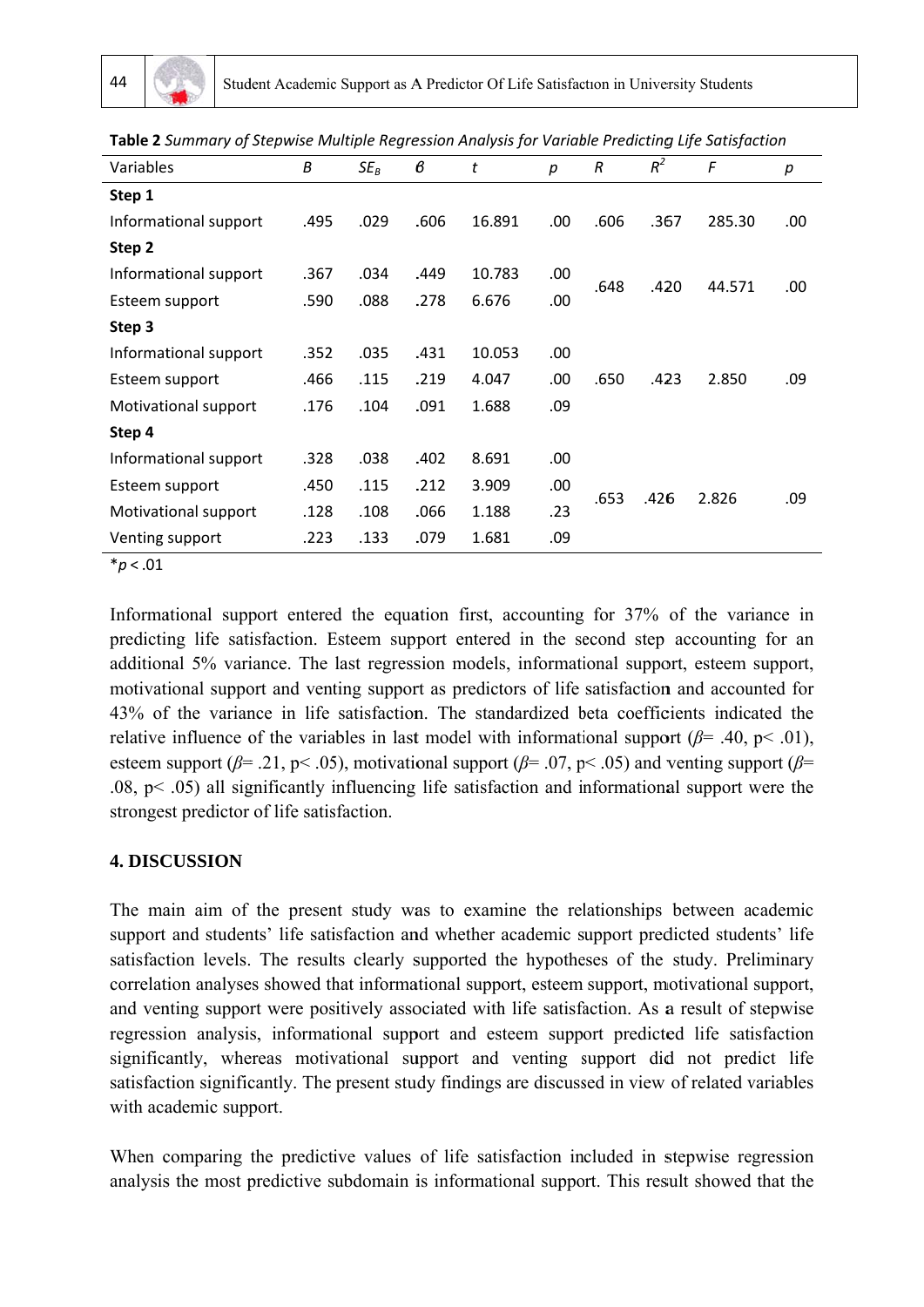more informational support and esteem support level increased, the more life satisfaction level increased. Examining the literature, it is seen that the present study's findings are in accordance with previous research findings (Danielsen, 2009; Diener & Fujita, 1995; Gilman, Huebner, & Laughlin, 2000; Hamre & Pianta, 2006; Huebner, Suldo, Smith, & McKnight, 2004; Natvig, Albrektsen, & Qvarnstrøm, 2003; Reddy, Rhodes, & Mulhall, 2003; Suldo, Riley, & Shaffer, 2006).

Student academic support includes peer support (Braithwaite, Bride, & Schrodt, 2003; Jones, 2008; Keup & Mullins, 2010; Kong, 2009; Mazer & Thompson, 2011; Mortenson, 2006; Thompson, 2008; Thompson & Mazer, 2009), social support (Kenny & Rice, 1995; Lafreniere & Ledgerwood, 1997; Shaver & Buhrmester, 1985), and social academic support (Rothman & Cosden, 1995; Wenz-Gross & Siperstein, 1997) such as teacher support, classmate support, and parental support. Danielsen (2009) stated that students' life satisfaction judgments are likely to be influenced by students' different social (e.g., friend, family individual, teacher) and individual resources.

In the literature, there is no study examining the relationships between student academic support and life satisfaction, but researchers examined the relations between school-related social support and life satisfaction (Danielsen, 2009; Oberle, Schonert-Reichl, & Zumbo, 2011; Flaspohler, Elfstrom, Vanderzee, Sink, Birchmeier, 2009; Siddall, Huebner, Jiang, 2013; Marion, Laursen, Zettergren, & Bergman, 2013). Also school is regarded as a major domain of students' life satisfaction (Gilman, Huebner, & Laughlin, 2000; Suldo, Riley, & Shaffer, 2006). Furthermore, a study result has shown that increased feelings of school alienation were related to a decrease in happiness level (Natvig, Albrektsen, & Qvarnstrøm, 2003). School alienation indicates lower perceived support such as receiving from academic, peer, teacher, family, and staff support. These support resources are important to providing informational support which increases students' life satisfaction. Also students' life satisfaction can increase with esteem support provided to student by family members, friends, and teachers.

# **5. CONCLUSIONS**

The present study findings are encouraging for continued investigation of how academic support relates to student life satisfaction. Despite these promising results, there are important limitations in our study. We relied solely on the self-reports of our participants. Therefore, future research should collect the perspectives of others, including teachers, staff, peers, and families to further our understanding the relationship between academic support and life satisfaction. Social support from peers, families, significant others, and teachers may serve to buffer the impact of decrease in academic achievement and performance, and may increase student life satisfaction. Future research should focus on various aspects of social support which may affect life satisfaction positively.

# **Acknowledgements**

Authors of the present manuscript do not have any conflicts of interest.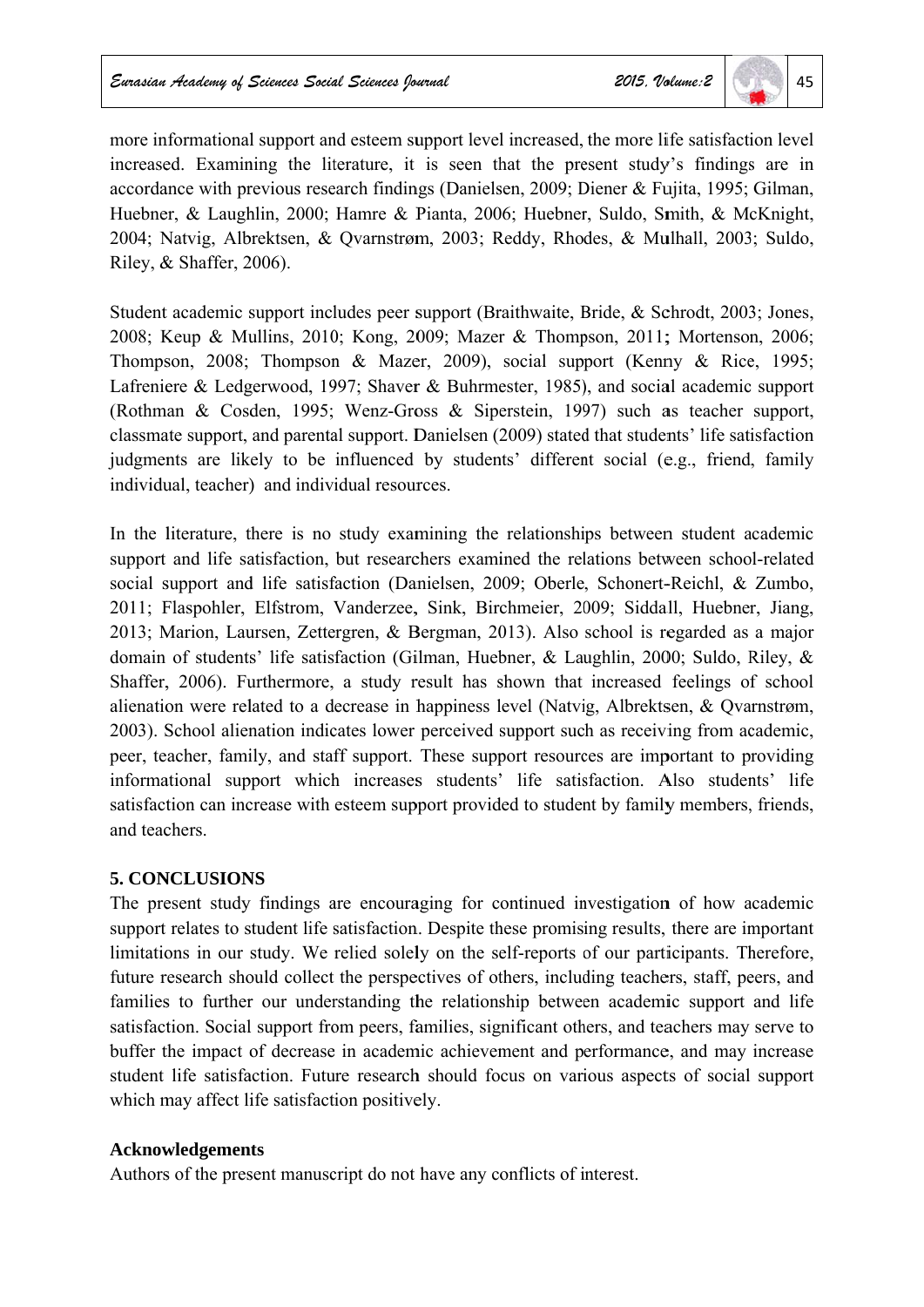

#### **REFERENCES**

- Akin, A. (2006). 2X2 achievement goal orientations scale. Sakarya University Journal of Education, 12, 1-13.
- Akin, A. (2008a). Self-compassion and achievement goals: A structural equation modeling approach. Eurasian Journal of Educational Research, 31(8), 1-15.
- Alfaro, C. A., Umana-Talor, J. A., & Bamaca, Y. M. (2006). The influence of academic support on latino adolescents' academic motivation. Family Relations, 55, 279-291.
- Andrews, F. M., & Withey, S. B. (1976). Social indicators of well-being: Americans' perceptions of life quality. New York: Plenum.
- Braithwaite, D. O., McBride, M. C., & Schrodt, P. (2003). Parent teams and the everyday interactions of co-parenting in stepfamilies. Communication Reports, 16(2), 93-111.
- Bronfenbrenner, U. (1977). Toward an experimental ecology of human development. American Psychologist, 32, 513–31.
- Chang, L., McBride-Chang, C., Stewart, S. M., & Au, E. (2003). Life satisfaction, self concept, and family relations in Chinese adolescents and children. International Journal of Behavioral Development, 27(2), 182-189.
- Chen, J. L. J. (2005). Relation of academic support from parents, teachers, and peers  $\bullet$ to Hong Kong adolescents' academic achievement: The mediating role of academic engagement. Genetic, Social, and General Psychology Monographs, 131(2), 77–127.
- Chow, H. P. (2005). Life satisfaction among university students in a Canadian Prairie  $\bullet$ city: A multivariate analysis. Social Indicators Research, 70, 139-150.
- Clark-Unite, C. (2007). A critique of supplemental instruction programme. A case study at the University of Port Elizabeth (1993-2005). Unpublished thesis. University of Port Elizabeth.
- Danielson, A. G., Samdal, O., Hetland, J., & Wold, B. (2009). School-related social  $\bullet$ support and students' perceived life satisfaction. Journal of Educational Research, 102,  $303 - 318$
- De Berard, M. S., Spielmans, G. I., & Julka, D. C. (2004). Predictors of academic achievement and retention among college freshmen: A longitudinal study. College Student Journal, 38(1), 66-80.
- Deniz, M. E., & Yılmaz, E. (2004). The relationship between emotional intelligence and life satisfaction of university students. Paper presented at the XIII National Educational Sciences Congress, 6–9 July, İnönü University, Malatya, Turkey.
- Diener, E. (2000). Subjective well-being. The science of happiness and a proposal for a national index. American Psychologist, 55, 34–43.
- Diener, E., & Fujita, F. (1995). Resources, personal strivings, and subjective wellbeing: A nomothetic and idiographic approach. Journal of Personality and Social Psychology, 68, 926–935.
- Diener, E., Emmons, R., Larsen, J., & Griffin, S. (1985). The Satisfaction with Life Scale. Journal of Personality Assessment, 49(1), 71-75.
- Diener, E., Suh, E., Lucas, R. E., & Smith, H. L. (1999). Subjective well-being: Three decades of progress. Psychological Bulletin, 125, 276-302.
- Flaspohler, P. D., Elfstrom, J. L., Vanderzee, K. L., Sink, H. E., & Birchmeier, Z.  $\bullet$ (2009). Stand by me: The effects of peer and teacher support in mitigating the impact of bullying on quality of life. Psychology in the Schools, 46(7), 636-649.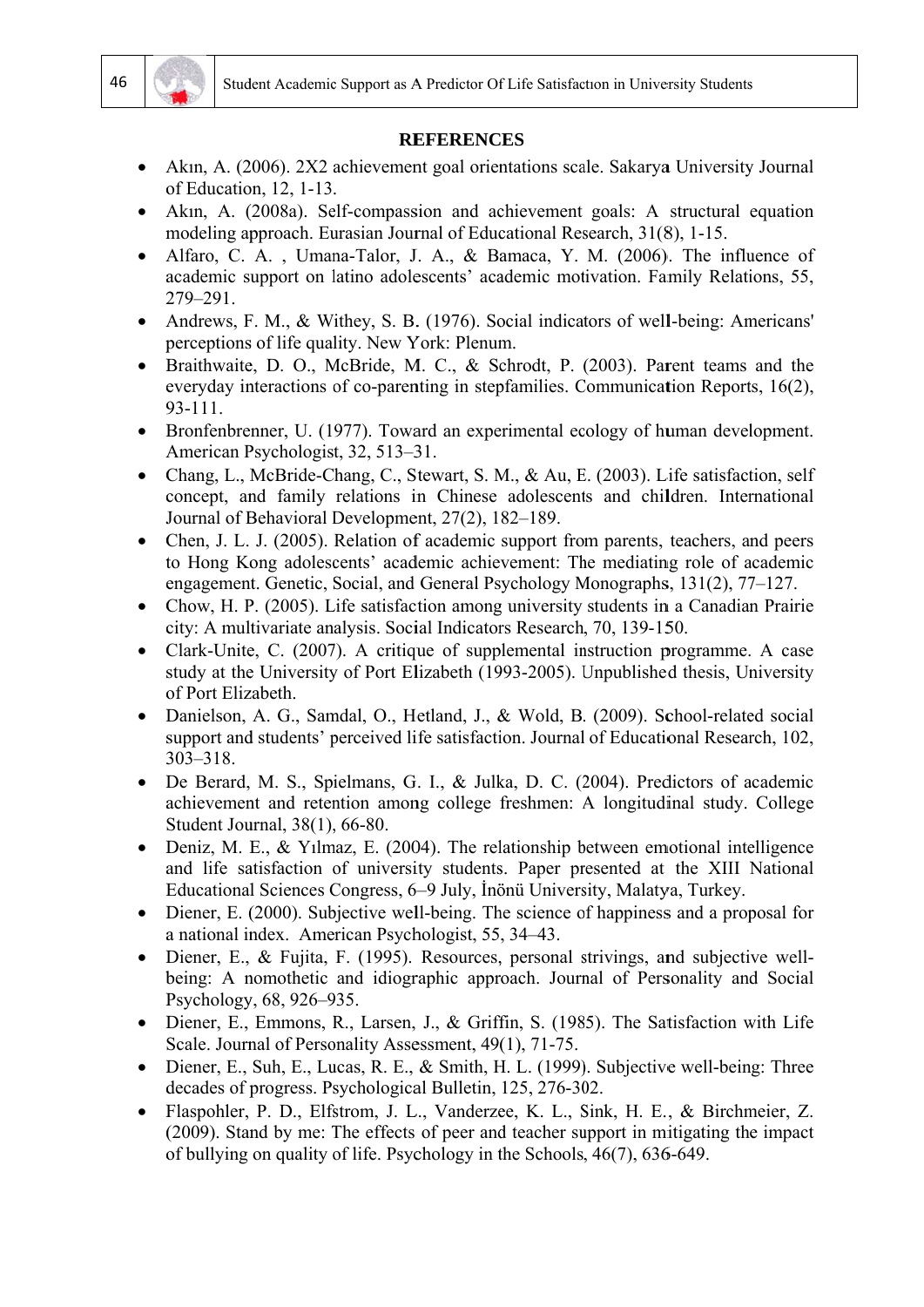- Forman, E. (1988). The effects of social support and school placement on the selfconcept of LD students. Learning Disability Ouarterly, 11(2), 115–124.
- Giddan, N. S. (1988). Community and social support for college students. Springfield. IL: C. C. Thomas.
- Gilman, R., Huebner, E. S., & Laughlin, J. E. (2000). A first study of the Multidimensional Students' Life Satisfaction Scale with adolescents. Social Indicators Research, 52(2), 135–160.
- Hamre, B. K., & Pianta, R. C. (2006). Student-teacher relationships. In G. G. Bear & K. M. Minke (Eds.), Children's needs: Part III. Development, prevention, and intervention (pp. 59–72). Bethesda, MD: National Association of School Psychologists.
- Henry, C. S. (1994). Family system characteristics, parental behaviors, and adolescent family life satisfaction. Family Relations, 43, 447–455.
- House, D. J. (1992). The relationship between academic self-concept and school withdrawal. The Journal of Social Psychology, 133, 125-127.
- Huebner, E. S., Suldo, S. M., Smith, L. C., & McKnight, C. G. (2004). Life satisfaction in children and youth: Empirical foundations and implications for school psychologists. Psychology in the Schools,  $41(1)$ ,  $81-93$ .
- Jones, A. C. (2008). The effects of out-of-class support on student satisfaction and motivation to learn. Communication Education, 57(3), 373-388.
- Kenny, M. E., & .Rice, K.G. (1995). Attachment to parents and adjustments in late  $\bullet$ adolescent college students: Current status, applications, and future considerations. The Counseling Psychologist, 23(3), 433-456.
- Keup, J. R., & E. Mullins (2010). Findings from National survey of peer leadership  $\bullet$ experinces and outcomes. Concurent session presented at the 29th Annual Conference on The First-Year Experince, Denver, February.
- Keyes, C. L., Shmotkin, D., & Ryff, C. (2002). Optimizing well-being: The empirical  $\bullet$ encounter of two traditions. Journal of Personality and Social Psychology, 82, 1007-1022.
- Kloomok, S., & Cosden, M. (1994). Self-concept in children with learning disabilities:  $\bullet$ The relationship between global self-concept, academic "discounting," nonacademic self-concept, and perceived social support. Learning Disability Quarterly, 17(2), 140– 153.
- Kong, W. (2009). Student feedback on tutor and academic support of Wawasan Open  $\bullet$ University a four-semester study. The Quarterly Review of Distance Education, 10(4),  $363 - 379$ .
- Lafreniere, K. D., & Ledgerwood, D. M. (1997). Influences of leaving home, perceived family support, and gender of the transition to university. Guidance  $\&$ Counseling, 12(4), 14-18.
- Lim. C., & Putman, R. (2010). Religion, social networks and life satisfaction. American Sociological Review, 756, 914-933.
- Malecki, K. C., & Demaray, K. M. (2002). Measuring perceived social support: development of the child and adolescent social support scale (CASSS). Psychology in the Schools, 39(1), 1-18.
- Marion, D., Laursen, B., Zettergren, P., & Bergman, L. R. (2013). Predicting life  $\bullet$ satisfaction during middle adulthood from peer relationships during mid-adolescence. Journal of Youth Adolescence, 42, 1299–1307, DOI 10.1007/s10964-013-9969-6.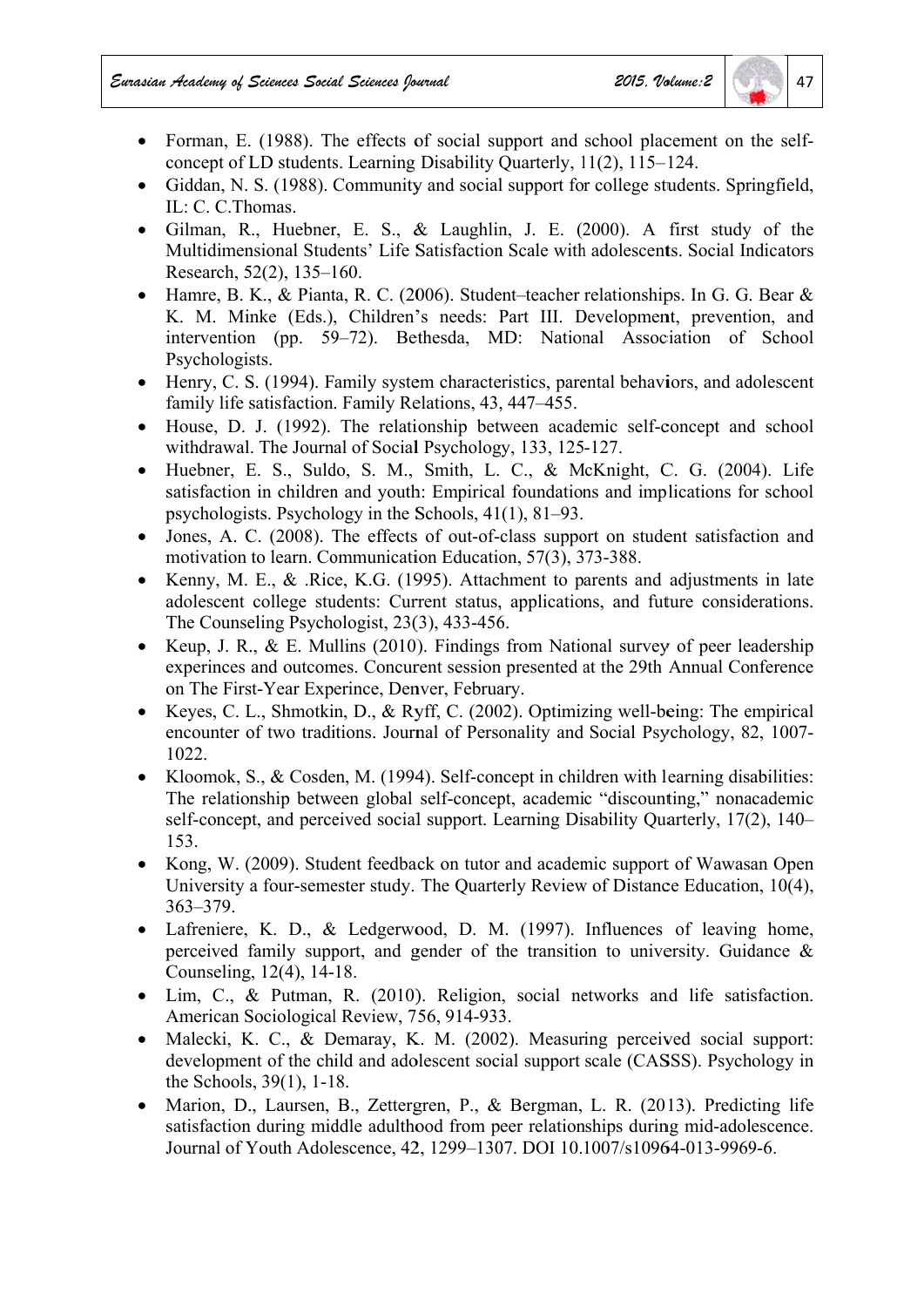



- Maxwell, M. (2001). Peer tutoring: An overview; history and research on program effectiveness. Journal of the National Tutoring Association, 1(1), 8-18.
- Mazer, J. P., & Thompson, B. (2011). The validity of the student academic support scale: Associations with social support and relational closeness. Communication Reports, 24(2), 74-85.
- McKeachie, W. J., Pintrich, P. R., Lin, Y., & Smith, D. A. F (1986). Teaching and learning in the college classroom: A review of literature. Michigan: The University of Michigan.
- Mortenson, S. T. (2006). Cultural differences and similarities in seeking social support  $\bullet$ as a response to academic failure: A comparison of American and Chinese college students. Communication Education, 55(2), 127-146.
- Mpofu, E. (2003). Enhancing social acceptance of early adolescents with physical  $\bullet$ disabilities: Effects of role salience, peer interaction, and academic support interventions. International Journal of Disability, Development and Education, 50(4), 435-454.
- Natvig, G. K., Albrektsen, G., & Ovarnstrøm, U. (2003). Associations between psychosocial factors and happiness among school adolescents. International Journal of Nursing Practice, 9, 166–175.
- Oberle, E., Schonert-Reichl, K. A., & Zumbo, B. D. (2011). Life satisfaction in early adolescence: Personal, neighborhood, school, family, and peer influences. Journal of Youth Adolescence, 40, 889-901.
- Penn-Edwards, S., & Donnison, S.  $(2011)$ . Engaging with higher education academic support: A first year student teacher transition model. European Journal of Education. 46(4), 566-580.
- Powers, L. C. (2008). Academic achievement and social involvement as predictors of life satisfaction among college students. Psi Chi Journal of Undergraduate Research,  $13(3)$ ,  $128-135$ .
- Reddy, R., Rhodes, J. E., & Mulhall, P. (2003). The influence of teacher support on  $\bullet$ student adjustment in the middle school years: A latent growth curve study. Development and Psychopathology, 15(1), 119–138.
- Rothman, H. R., & Cosden, M. (1995). The relationship between self-perception of a  $\bullet$ learning disability and achievement, self-concept and social support. Learning Disability Quarterly, 18(3), 203-212.
- Rueger, S. Y., Malecki, C.K., & Demaray, M. K. (2010). Relationship between multiple sources of perceived social support and psychological and academic adjustment in early adolescence: Comparisons across gender. Journal of Youth and Adolescence,  $39, 47 - 61$ .
- Ryan, R. M., & Deci, E. L. (2001). On happiness and human potentials: A review of research on hedonic and eudaimonic well-being. Annual Review of Psychology, 52, 141-166.
- Seligman, M. E. P., & Csikszentmihalyi, M. (2000). Positive psychology: An introduction. American Psychologist, 55(1), 5-14.
- Shaver, P., Furman, W., & Buhrmester, D. (1985). Transition to college: Network  $\bullet$ changes, social skills, and loneliness. In  $S$ . W. Duck & D. Perlman (Eds.), Understanding personal relationships: An interdisciplinary approach Beverly Hills, CA: Sage.
- $\bullet$ Shin, D. C., & Johnson, D. M. (1978). Avowed happiness as an overall assessment of the quality of life. Social Indicators Research, 5(1-4), 475-492.